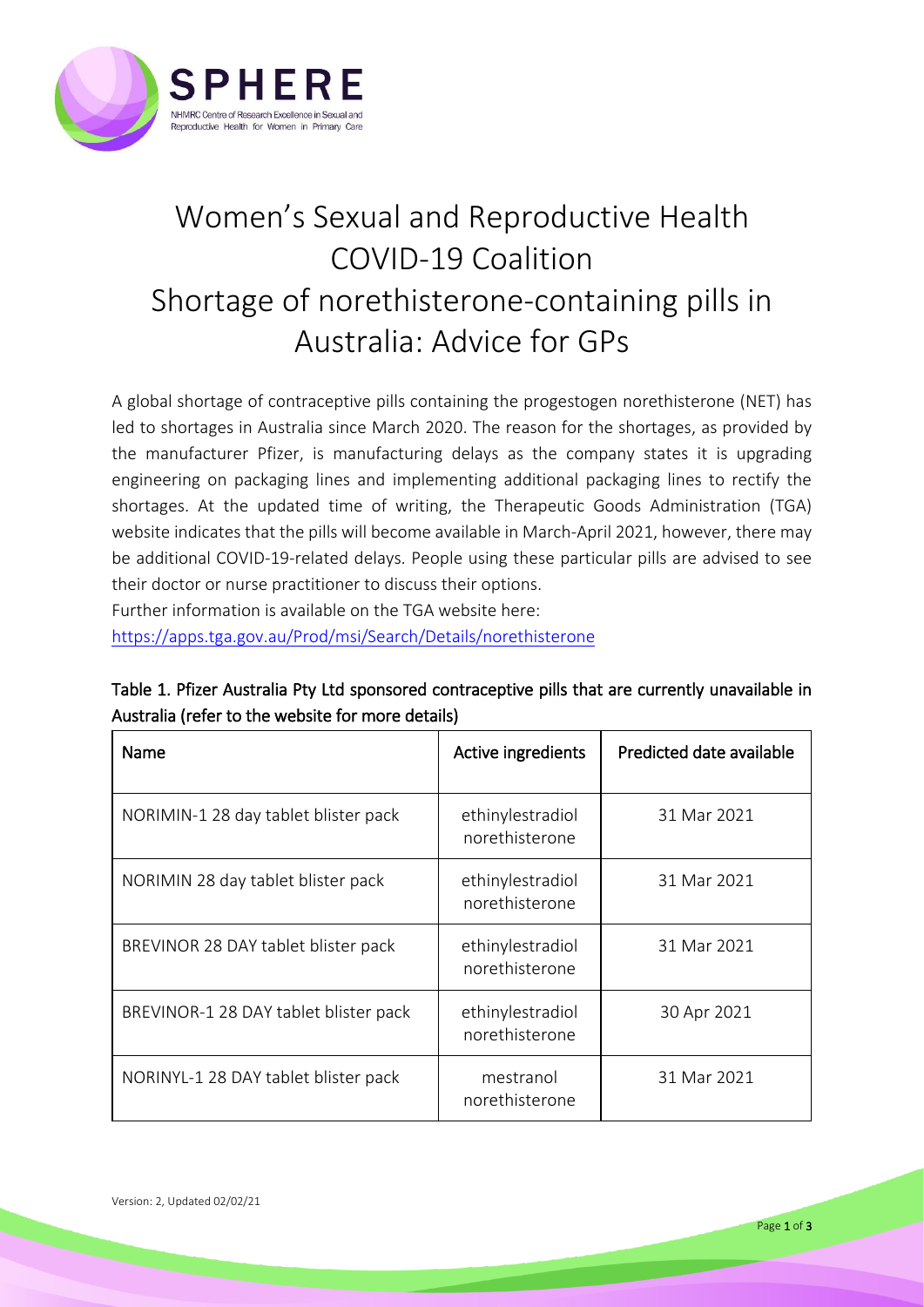During this shortage healthcare practitioners can provide advice on alternative contraceptive options while taking into account the individual's concerns, which may include method sideeffects and risks, non-contraceptive benefits and cost. The opportunity to raise awareness regarding the range of contraceptives available in Australia, including long-acting reversible contraception (LARC; IUDs and implant), should be encouraged. LARC methods, in particular, are highly effective and cost-effective compared to oral contraception and are not reliant on access to repeat supplies once inserted – an added benefit in these uncertain times. See the SRH Coalition consensus statement on LARC for up-to-date advice during COVID-19 and other consensus statements here: [https://www.spherecre.org/coalition-outputs.](https://www.spherecre.org/coalition-outputs)

The NET-containing combined pills (eg, Brevinor and Norimin) are Pharmaceutical Benefits Scheme (PBS)-listed and have a safety profile equivalent to the PBS-listed levonorgestrel (LNG) pills. Both types of oral contraception are recommended as a good first choice in medicallyeligible people who choose this method. Their side-effect profile, including nausea, breast tenderness, and headaches, appears similar to other combined pills in clinical trials, but it should be noted that on an individual basis, some people may experience side-effects with some pills and not with others.

While NET-containing pills can be a good choice for people experiencing acne and for those with breakthrough bleeding on other pills and potentially for heavy menstrual bleeding, other oestrogen-containing pills can also be effective for these conditions. A Cochrane review<sup>1</sup> found few important differences between pill types in the effectiveness for treating acne. It is also important to be aware that head-to-head trials comparing one pill type with another for noncontraceptive benefits are lacking. While some of the more expensive non-PBS listed pills containing anti-androgenic or less androgenic progestogens (eg, drospirenone or dienogest) can be a good choice, so too can the cheaper LNG pills, as while LNG is relatively androgenic the oestrogen component has an overriding beneficial effect.

Please note that the shortage of the PBS-listed NET progestogen-only pill Noriday has now been resolved.

In summary, supporting a switch from a NET-containing pill to an alternative oral method will depend on side-effect profile, added benefits and affordability, and awareness should be raised about the highly effective and cost-effective LARC methods. These recommendations have been summarised in an infographic which can be viewed under [https://www.spherecre.org/coalition-outputs.](https://www.spherecre.org/coalition-outputs)